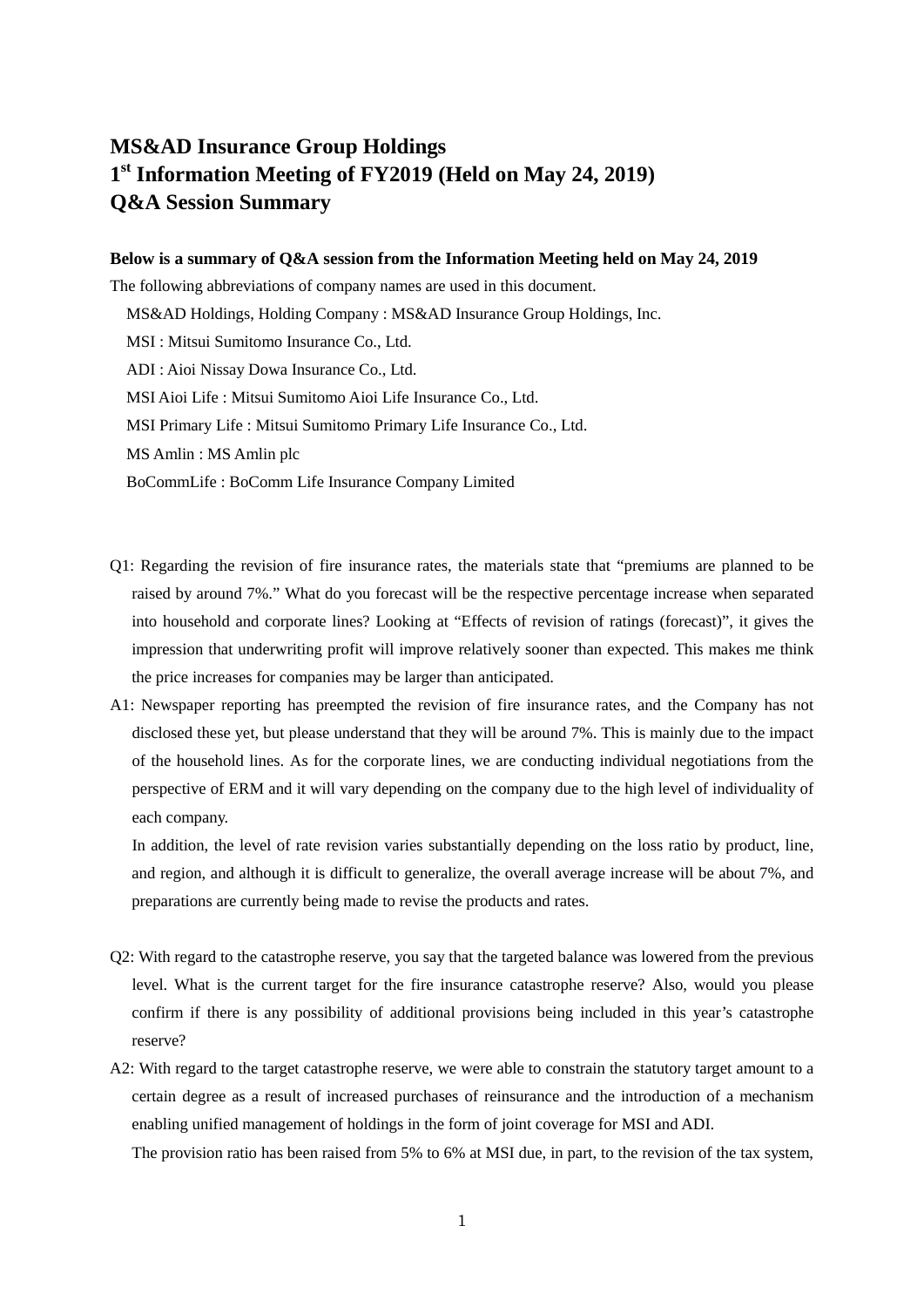and from 8% to 12% at ADI due to the impact of some reversals from payments for natural catastrophes in the Head Office reinsurance business. If we proceed at this level, we will be able to steadily clear the target amounts in FY2020.

Q3: From FY2019, the catastrophe reserve for automobile insurance is expected to be on a reversal track. If the loss ratio in voluntary automobile insurance fails to improve and the catastrophe reserve continues to be reversed at the current pace, the decline in the catastrophe reserve will make it impossible to boost financial accounting profit with reversal gains 2 to 3 years from now.

Catastrophe reserve does not affect Group Adjusted Profit, so I would like you to explain what your approach to financial accounting profit will be in the future.

In that case, will you consider revising the premium rate of automobile insurance? Or, I understand that in FY2018, you made additional reserves through profit-making transactions of strategic equity holdings. Is there any possibility that such measures could cover profits?

A3: The source of shareholder returns is Group Adjusted Profit, so we are basically focused on Group Adjusted Profit. However, since financial accounting profit is the focus of mass media coverage, and because some investors attach importance to financial accounting profit, management is sensitive about financial accounting profit.

With regard to the catastrophe reserve for voluntary automobile insurance, as the loss ratio deteriorates due to the impact of the consumption tax hike and lowering of the statutory interest rate, we anticipate that we may not be able to expect reversal gains due to the decline in the catastrophe reserve. In that situation, we anticipate that one option will be to revise the premium rates for voluntary automobile insurance, and the Company is engaged in initiatives to address such a cycle. With regard to the realization of gains on strategic equity holdings, we have established rules for implementing this only in circumstances such as when especially increasing reserves such as the catastrophe reserve, and this is not carried out without rules.

- SQ: If the voluntary automobile insurance catastrophe reserve of each company declined significantly, would it be an incentive for the General Insurance Rating Organization of Japan to speed up the revision of the reference loss cost rate?
- SA: As it is a neutral organization, we are not in a position to comment on that policy. However, revision of the reference rate is fundamentally based on the results over a review period, but future projections are also taken into account. There may be some sort of incentive in the process of determining these projections.
- Q4: The system investment (in particular, the joint claims services system) on page 21 of the materials shows investment increasing by 26 billion yen year-on-year, but a small decline in the effect. Would you please explain the background to this? Also, would you please confirm that I am correct in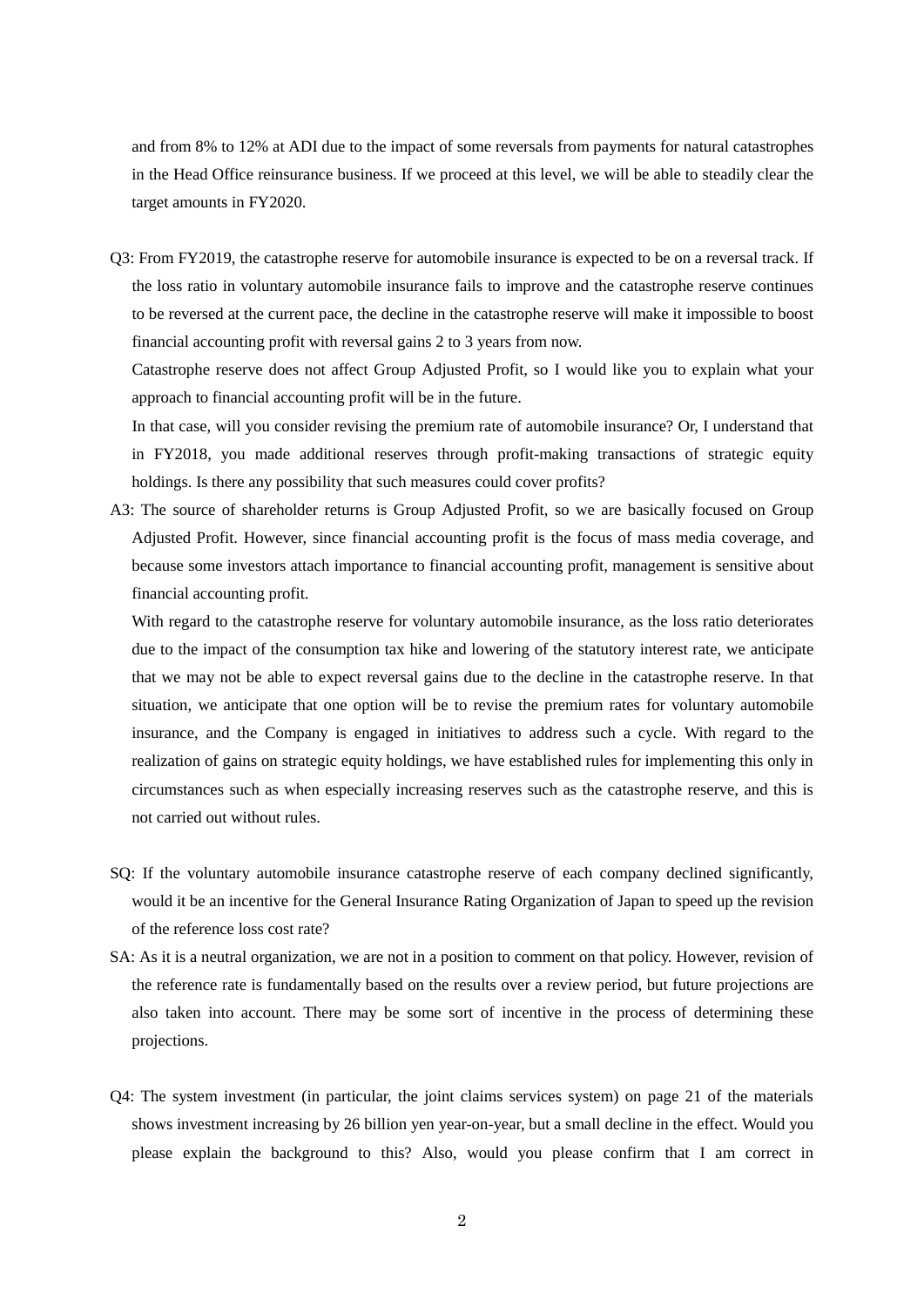understanding that the timing of reaching an expense ratio of 30.0% will be delayed?

A4: The joint claims services system is a project requiring a comparatively long development period, but due to unprecedented disasters last year, partial changes have been made to the design and specifications by reviewing the existing claims service system and ensuring that the development system is adequate. Furthermore, we are working flexibly to incorporate advanced technology that has emerged during development and releasing such technology in advance. An example is the technology related to drive recorder image data.

A factor leading to the slight decrease in the effect is the exclusion from the effect of the portion equivalent to technology introduced in response to natural catastrophes.

Our target is for the expense ratio to reach above 30.0% next fiscal year or in the next medium-term management plan. This will be achieved through three points: dramatic improvements in the productivity of basic operations using digitalization, elimination of the duplicated structure with agents, and sustained growth of the top line. The impact of the delay in the joint claims services system is minor, but we will ensure there is no delay in achieving the final target by bringing forward the shared use of offices, etc. and early implementation of measures in aspects other than the system.

- Q5: International business accounts for around 20% of profit in the forecast for FY2019, but this is slightly behind the plan and also behind when compared to the two other non-life insurance groups. In FY2019, will you conduct medium-sized M&A while placing the highest priority on profit recovery of MS Amlin like last fiscal year, or will you proceed with a large M&A exceeding 100 billion yen? Would you please tell us your future direction?
- A5: There has been a slight delay due to factors such as the delay in the profit recovery at MS Amlin. However, there is no change to our approach of aiming for the business portfolio announced in the medium-term management plan as the basic structure for FY2021. Based on this assumption, we expect 90 to 100 billion yen of the 117 billion yen target to be organic growth including increased investment in existing businesses. The difference of around 20 billion yen will be due to new M&A. Quicker is better, but we will proceed by fulfilling the investment discipline based on the Group's M&A policy. For example, we shall consider compatibility with Group culture, achieving risk diversification, and having a sound growth model. To ensure we do not cause any inconvenience to investors, we will take our time, keep our ear to the ground for promising targets, and consider a variety of options while further strengthening the structure for achieving our goals.
- Q6: Lloyd's posted a loss for two consecutive years, but this March, the CEO of Lloyd's made rather bullish comments about the forecast for 2019 due to progress in raising rates and restoring earning capability due to progress made in structural reform by also gradually reducing parts of the portfolio with poor performance. MS Amlin seems conservative in relation to this. What is the reason for that?
- A6: Lloyd's restrained premiums on underwriting for all syndicates in FY2019 by approximately 8%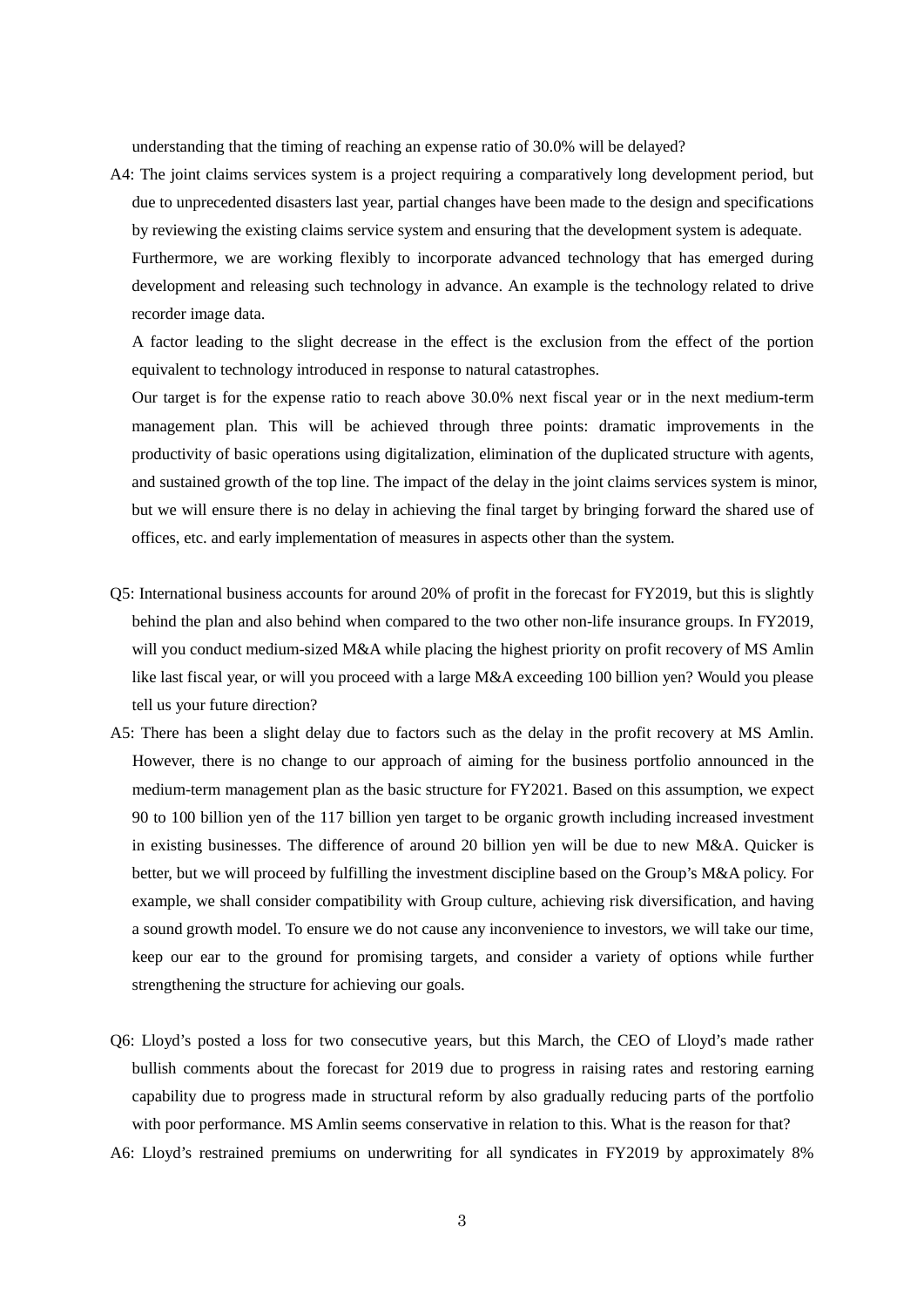year-on-year, and we do not believe premiums will increase significantly this fiscal year. At present, the headquarters of Lloyd's has adopted a stance of limiting the absolute volume of underwriting, such as restricting the underwriting of low-profit policies by syndicates, which also applies to MS Amlin.

With regard to MS Amlin's improvements in earnings, the increase in IBNR for non-catastrophe risks has largely been completed, and initiatives to improve underwriting rates and conditions are also progressing steadily. At present, based on the headquarters of Lloyd's policies, etc. that take account of the deterioration in the performance of the market as a whole, there is limited reflection in the rate increases and planned loss ratio in the underwriting improvements, and we believe this also incorporates the view that it will lead to future profit.

Furthermore, the headquarters of Lloyd's is engaged in improving earnings with unflagging resolve, and being in the No. 2 position at Lloyd's, we would like MS Amlin to play a leading role as a model case to drive all syndicates.

- Q7: You explained that there has been some delay in the progress of Group Adjusted Profit for the international business in relation to the medium-term management plan targets. However, looking at the figures, I think the target of 117 billion yen in FY2021 may be difficult to achieve. I think "adding 100 billion yen in organic growth" is virtually the same as the explanation given in May 2018. Am I correct in understanding this means MS Amlin is in a downturn? Alternatively, what kind of progress is being made in ADI's BIG, international life insurance, and other overseas subsidiaries? If you could provide a sense of the volume, it would be possible to understand that there is a slight delay in the recovery in earnings. Please provide more details.
- A7: For the part that is organic growth, although the profit recovery at MS Amlin has been delayed, we would like to cover this through the percentage of equity in international life insurance business and other steps, in addition to a variety of other businesses.

From 1988 to 1992, it took Lloyd's five years to go from making a loss to making a profit in conditions the same as now. With intense competition and conditions making it difficult to raise rates, it spent five years returning to profitability by properly keeping underwriting discipline while utilizing reinsurance companies specializing in runoff and increasing capital. Considering this historical backdrop, MS Amlin should not rush to expand without being able to use the management resources it should normally have at its disposal. Rather, by establishing a firm foothold, it will become a platform for the Group's future. The structure in which MS Amlin steadily engages in efforts to restore profitability with the backup of the MS&AD Group and covered by other businesses is the organic part.

For the inorganic part, we will consider whether it is necessary to revise the next plan once Stage 1 is completed to ensure we do not disappoint the expectations of all investors by rushing.

The "delay" in the profit recovery at MS Amlin is, as explained earlier, not a delay in terms of being unable to do what it should do. It should be understood to be a delay in the timing of being able to release the past years' IBNR and a delay in recognizing profit due to the lack of clarity about the timing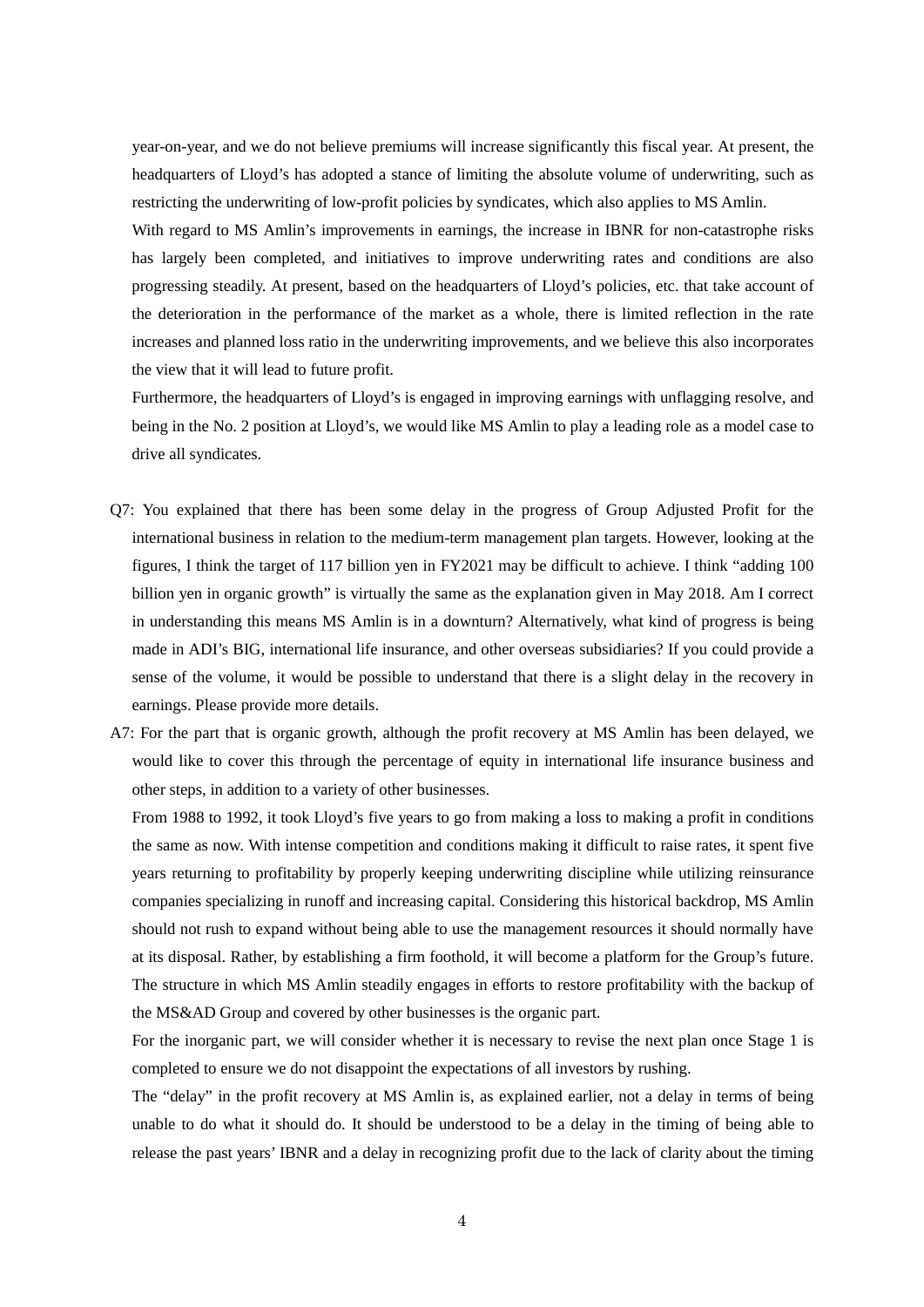to be able to significantly reflect the current favorable rate increases and the impact of improved conditions in lowering the ultimate loss ratio.

- Q8: With regard to page 53 of the materials, I would like you to explain how ERM management is moving. According to the chart shown in the materials, the medium-term target for ROR is 13% if ROE is 10%, so I think 13% ROR is a guideline for determining whether to invest in or withdraw from new business. I would like you to tell me how much leeway will be given to businesses that fall short of this level, what sort of cycle there is for monitoring through meetings, etc., and how you will specifically respond.
- A8: ROR is monitored regularly. In cases such as, for example, the domestic fire insurance where ROR is low, we cannot realistically withdraw from the business, so we respond through steps such as raising rates. With fire and casualty insurance in particular, we are engaged in steps including dealing with individual policyholders such as changing rates and underwriting conditions mainly for commercial lines. Furthermore, we also have the same approach to international business, and we implement monitoring quarterly and conduct regular reviews. As a result of continuous monitoring, we have had two cases of immediate withdrawal to date including China's Sinatay Life Insurance. However, there is also the perspective of how we will build our network, and our response is not to immediately withdraw. Please understand that we will respond appropriately in the process of our monitoring.
- Q9: Looking at page 54 of the materials, the risk amount in the domestic life insurance business is increasing to be on a par with strategic equity holdings due to factors such as the declining interest rates, and it seems to be becoming a segment requiring capital. The domestic life insurance business only accounts for 13% of Group Adjusted Profit and has become a factor lowering capital efficiency. This is due to the interest rate risk of MSI Aioi Life, and I think it is difficult to reduce the risk amount, but I would like you to tell me what steps are being taken to improve the ROR of this life insurance business.
- A9: There is no mistaking that the recent decline in domestic interest rates has lowered the ROR of MSI Aioi Life. As for ALM, we will lower interest rate risk by further promoting duration matching, while taking risks through steps such as diversification of investment including alternative investments and foreign bonds.

Q10: How much do you expect reinsurance costs to increase year-on-year in FY2019?

A10: We expect reinsurance costs for natural catastrophes to increase by around 22 billion yen. The main causes of the increase are the creation of a joint reinsurance treaty coverage shared by MSI and ADI, increased purchases of reinsurance to enhance risk control, and increased exposure on a direct basis. This is the amount of increase from the reinsurance costs assumed at the start of last fiscal year. FY2019 is almost at the same level when compared to last fiscal year's actual reinsurance costs which included additional reinsurance costs from reinsurance recovery during FY2018.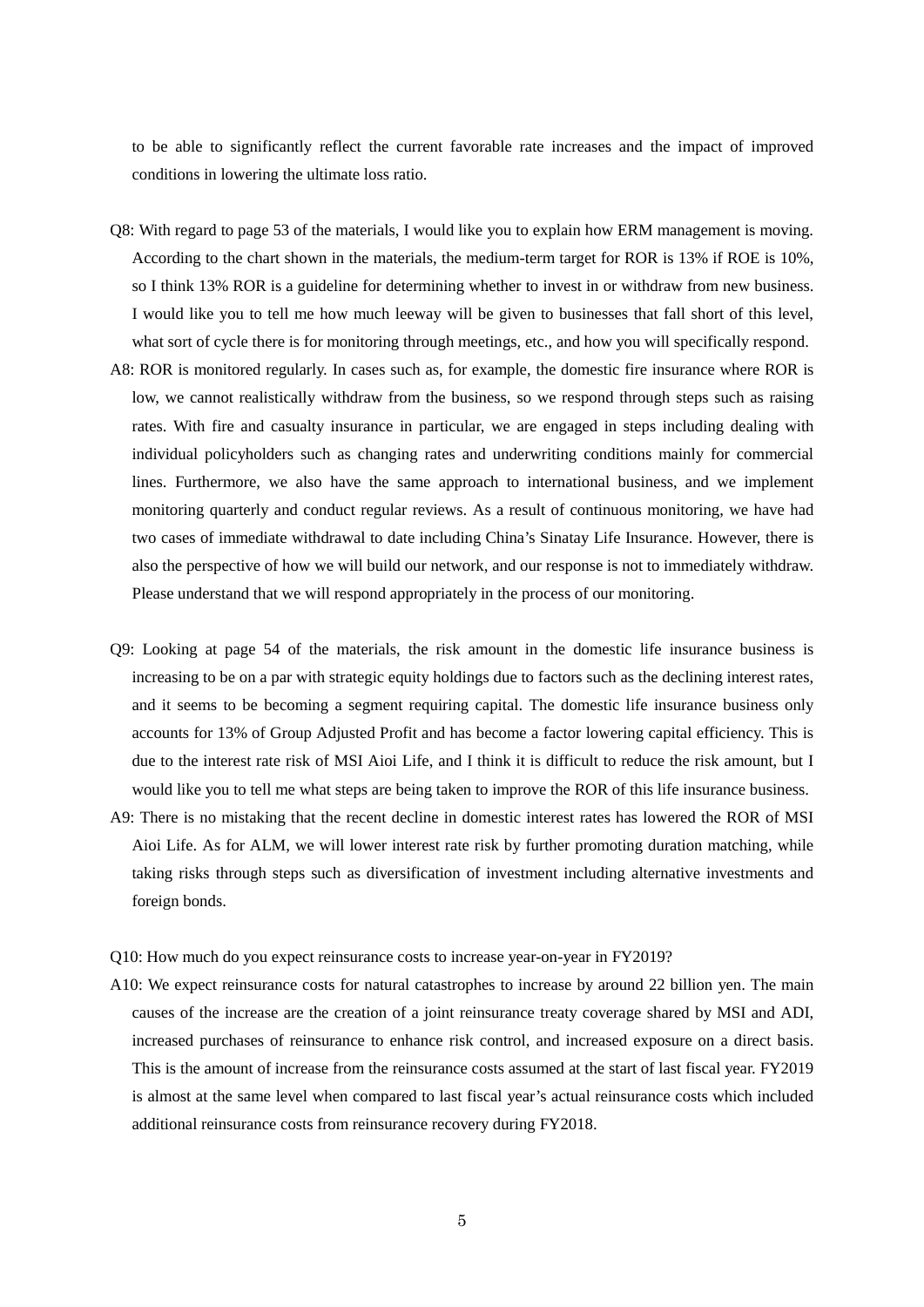- Q11: If the newly created joint reinsurance treaty coverage shared by MSI and ADI (annual cumulative coverage) had been implemented from FY2018, what would have been the level of increase in the amount of reinsurance recoveries?
- A11: As a rough estimate, it would have increased by more than 30 billion yen.
- Q12: Please tell us about the approach to dividends.

At the time of the guidance at the start of last fiscal year, you began with the same level as the previous fiscal year, and then made an upward revision to dividends at the interim period despite a significant downward revision to group adjusted profit. The dividend guidance at the start of this year is for an increase of 10 yen. Would you please confirm the backdrop that underlies these respective approaches and what has changed?

A12: Our policy is to provide shareholder returns that are 40-60% of Group Adjusted Profit. When determining dividends, we determine them by looking at the balance of three items being the financial results of the previous fiscal year, the financial results of the current fiscal year, and the earnings forecast for the next fiscal year.

At the beginning of FY2018 we did consider a dividend increase, however, since in FY2017 there were very severe natural catastrophes overseas, and there were several unstable factors including the profit recovery of the international business, we made a decision to set a forecast at the same level as in FY2017. After the  $1<sup>st</sup>$  half-year, seeing the trend in the domestic non-life insurance business that we had been looking at somewhat conservatively at the beginning of the year, we became generally confident about the profit, which is why we then announced a 10 yen dividend increase to 140 yen.

As for "40-60% of Group Adjusted Profit," in situations where it is necessary to make a slight downward revision to Group Adjusted Profit as a result of natural catastrophes, etc., we will maintain the amount of shareholders returns as steadily as possible by using the upper limit of 60% compared to the amount of shareholders returns as estimated at the beginning of the fiscal year. In other situations, where it is conversely hard to draw up the forecast for the next medium-term management plan and the plan for the next fiscal year, with the next fiscal year expected to be difficult, the 50% level is used. One thing I can promise is that it basically will never fall below 40%. Please understand that if the share buybacks are included, we may flexibly exceed 60% looking at market conditions.

Q13: Please tell me about the shareholder returns shown on page 66 of the materials. The top part of the bar for the FY2019 forecast is shown as a gradation. Does this mean that shareholder returns are increasing? A simple calculation reveals that more than 105 billion yen to 150 billion yen is 40% to 60% of Group Adjusted Profit for FY2019. When forecasting the shareholder returns for FY2019, should the forecast be made based on the view that FY2018 was decreased due to natural catastrophes, or should it just be between 40% and 60%, which means it will be unknown until the year ends? Could you explain this in a little more detail?